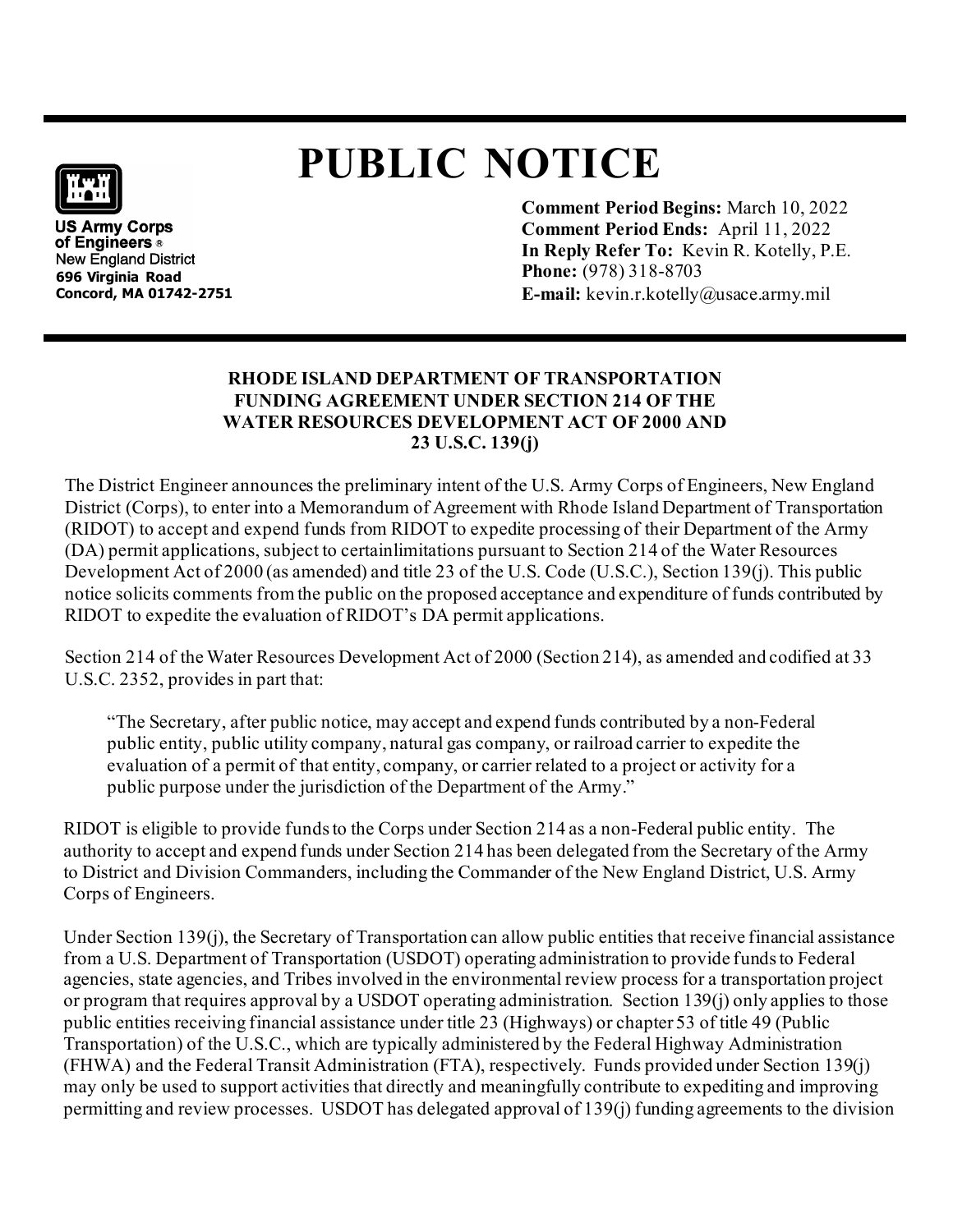level of FHWA and FTA. The proposed funding agreement with RIDOT would require approval by the Rhode Island FHWA Division office.

Prior to entering into a funding agreement pursuant to Section 214 and Section 139(j), the Corps must ensure that the funding agreement would not impact impartial decision making bythe Corps or adversely affect the timeline for evaluation of the DA permit applications of other applicants within the District.

## **How the Corps Would Expend Funds:**

The Corps Regulatory Program is funded as a Congressionally-appropriated line item in the annual Federal budget. Additional funds received from RIDOT would be used by the Corps to expedite the review of RIDOT's Section 404 Clean Water Act and Section 10 Rivers and Harbors Act of 1899 DA permit applications for projects with a public purpose,in accordance with theprovisions ofSection 214 and Section 139(j). TheCorps would establish a separate account to track the receipt and expenditure of theRIDOT funds to ensure they would be expended for the intended purpose. District employees would charge their time against the established account when processing RIDOT's priority permit applications and conducting other related activities as specified below (see "Activities for Which Funds Would be Expended").

## **Reasonforthe Funding Agreement:**

RIDOT's work often requires permits from the Corps under Section 404 of the Clean Water Act (Section 404) and Section 10 of the Rivers and Harbors Act of 1899 (Section 10). Over the last few years, the number of RIDOT projects requiring DA permits has increased substantially and RIDOT expects that these higher levels will continue for the foreseeable future. Accelerated review and decision making is critical to RIDOT's ability to advertise these projects to meet scheduled dates for obligating federal funding, statewide transportation improvement targets and accelerated programs. With this funding agreement, the Corps would be able to provide RIDOT with dedicated staff to ensure priority review, consistency, and opportunity for staff training and process improvements.

**How Acceptance of Funds Is Expected to Expedite the Permit Review:** Since the purpose of Section 214 and Section 139(j) is to expedite the permit review process, a funding agreement is an ideal vehicle to improve the permitting process. The FHWA provides funds for certain RIDOT projects. The Corps, RIDOT, and FHWA believe that a dedicated Corps project manager would be able to develop expertise in the types of projects performed by RIDOT, which could improve the efficiency of the review process. Further, based on experience and the volume of expected RIDOT permit applications going forward, the Corps expects that using funds accepted from RIDOT to support a Corps project manager to evaluate RIDOT permit applications would result in expedited reviews for RIDOT projects. A 214/139(j) funding agreement would also improve the ability of the Corps and RIDOT to coordinate and prioritize the review of projects based on RIDOT and FHWA project schedules and deadlines. In addition, this would benefit the reviews of non-RIDOT permit applications since existing Corps project managers that would otherwise be working on RIDOT applications would have additional time to work on applicationsfor other applicants.

**Activities for Which Funds Would be Expended:** Funds would be expended primarily for the labor and overhead of Regulatory Division staff processing RIDOT DA permit applications, including permit coverage and authorizationsunder Section 10 and Section 404. Such permit processing activities could include but would not be limited to the following: pre-application conferences, permit area determinations, application completeness reviews, jurisdictional determinations, site visits, preparation and distribution of public notices, preparation of correspondence, meetings, consultation and coordination with other agencies and consulting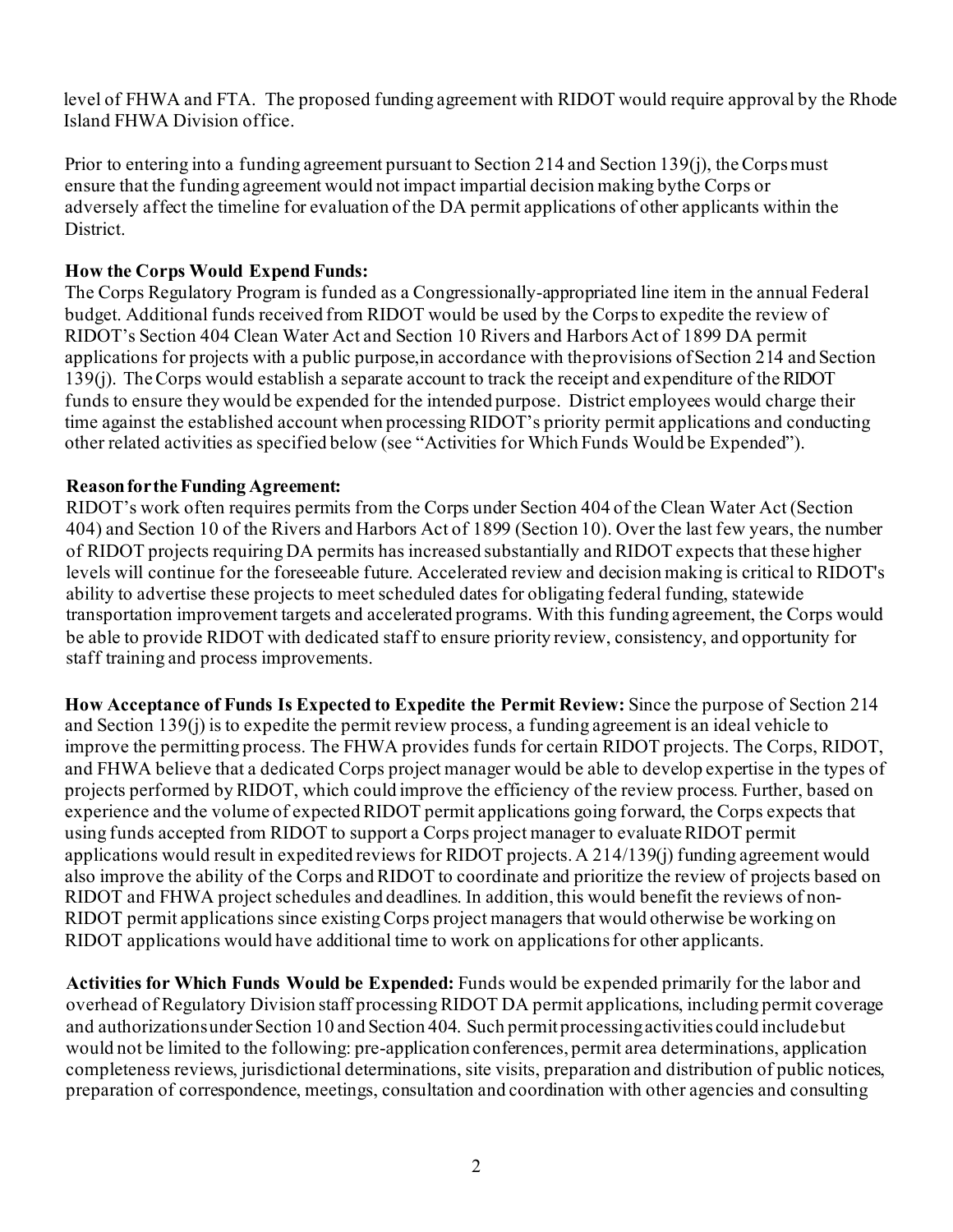parties, public interest reviews, analyses of alternatives, compensatory mitigation proposal reviews, preparation of environmental assessments, preparation of permit decision documents and permit compliance.

If RIDOT's funds are expended and not renewed, RIDOT's remaining permit applications would be processed likethose of anyother non-participant, in a manner decided by the assigned RegulatoryDivision project manager and his or her supervisor.

**Proceduresto Ensure Impartial DecisionMaking:** To ensure the funds would not impactimpartialdecision making, the following procedures would be applied:

- (a) Instruments for in-lieu fee programs proposed for review by the funding entity would be signed by the District Regulatory Division Chief, an equivalent, or a higher-level position that is not funded by any funding agreement.
- (b) All final permit decisions where funds were used for the permit review process would be reviewed and approved in writing by a Corps official that is at least one level above the typical Corps decisionmaker. Funds accepted under the agreement would not be expended for review of such decisions by supervisors or other Corps officials in the decision-making chain of command. Additionally, the onelevel-above reviewer would hold a position that is not partially or fully funded by RIDOT for at least one year.
- (c) All applications reviewed using funds accepted under the agreement must comply with all applicable laws and regulations. The Corps would not eliminate any procedures or decisions that would otherwise be required for the type of project and permit application under consideration.
- (d) All preliminary jurisdictional determinations (JDs) and approved JDs where funds would be used to complete the JD would have documentation in the administrative record that a non-funded Corps Regulatory Program staff member conducted a review of the determination. This review would not require a field review. For those approved JDs that require coordination with the U.S. Environmental Protection Agency, additional internal review would not be required.
- (e) Funds from this agreement would not be used for enforcement activities; this includes, but is not limited to, the resolution of non-compliance issues.
- (f) The executed funding agreement and all final permit decisions where RIDOT funds are expended would be made available on the Corps Headquarters' public web page.

**Impacts to the Regulatory Program:** We expect thatthis fundingagreementwould have a netpositive impact on the ability of the Corps Regulatory Program to evaluate other applicants' permit applications. The Corps would use the funds to support a Corps project manager(s) time to processRIDOT's DA permit applications. This would free up the time of existingCorps staff thatwould otherwise be used to process RIDOT applications. Further, since permit process improvements that result from the funding agreement could be applied widely to other permit applicants, the Corps anticipates thatthis funding agreement could result in additional time savings for other applicants in the district.

**Consideration and Submission of Comments:** In order to properly evaluate the proposal, we are seeking public comment. Anyone wishing to comment is encouraged to do so. Comments should be submitted in writing by the above date and should refer to the RIDOT Funding Agreement. Comments may be sent electronically to [kevin.r.kotelly@usace.army.mil](mailto:kevin.r.kotelly@usace.army.mil) or mailed to:

Kevin R. Kotelly, P.E.